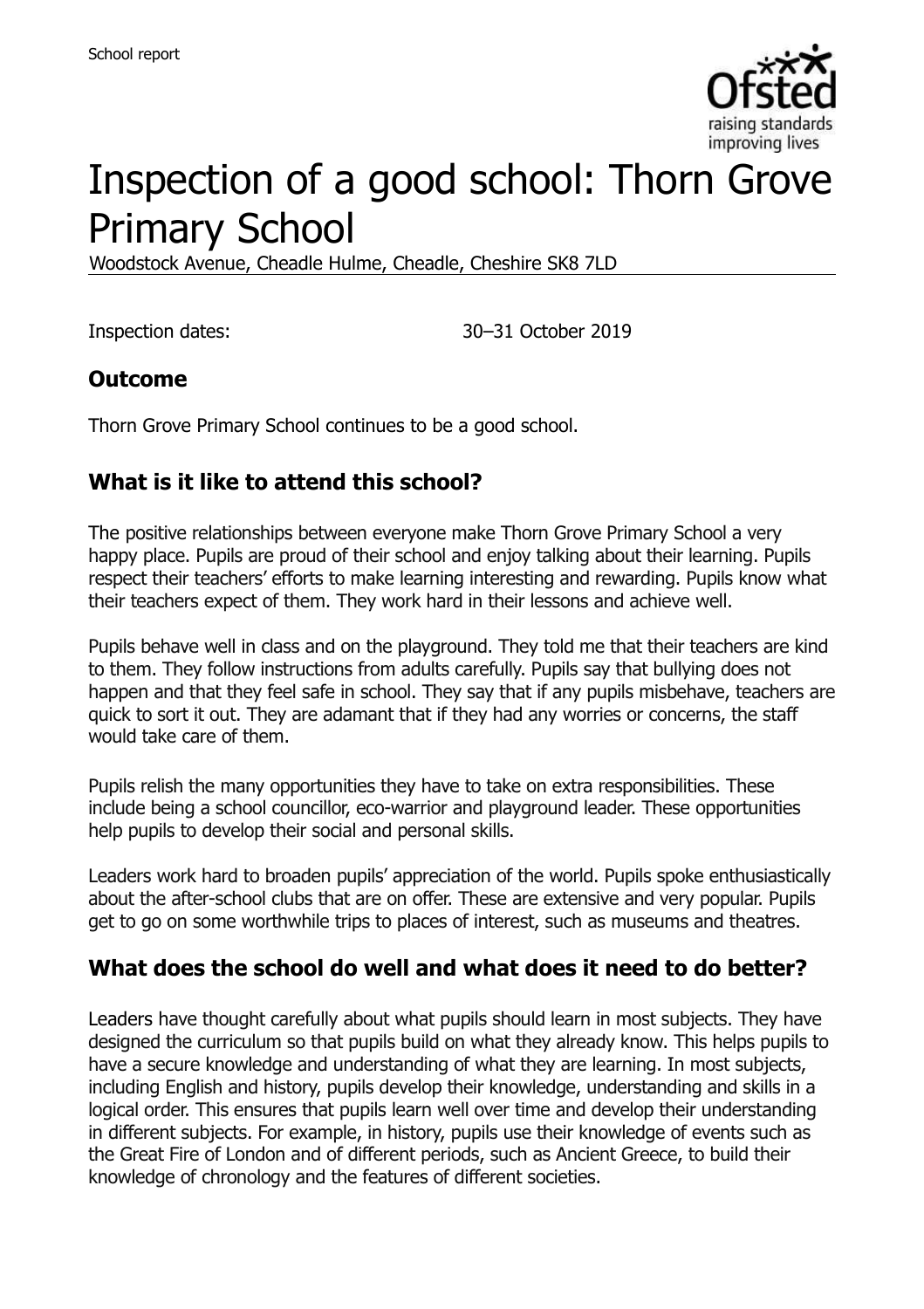

Despite this, clear plans for the teaching of art and computing are only just being developed. This is in contrast to other subjects. In art and computing, teachers have not given enough thought to the order in which pupils should learn new content. As a result, pupils do not learn as well as they do in other subjects.

Teachers do a lot to encourage a love of reading. This has helped pupils to develop a strong interest in reading for pleasure. Leaders plan for all younger pupils to learn to read well. To do this, staff are well trained in how to teach phonics. As early as Nursery, children learn different letter sounds. Leaders make careful checks on how well pupils are learning their phonics. They allow no one to fall behind.

Older pupils told me that they enjoy reading. They showed me their 'reading passports' with great pride. Teachers encourage pupils to read a wide range of books and give rewards for doing so. This helps pupils to achieve well in reading by the time they leave Year 6.

Leaders have ensured that the curriculum is accessible to all. They work effectively with families and external agencies to support pupils with special educational needs and/or disabilities (SEND). Leaders ensure that pupils with SEND, including those with sensory impairments, have their needs well met in mainstream classes. As a result, pupils with SEND are fully involved in the life of the school and achieve well.

The school provides pupils with a broad range of rich learning experiences. Pupils talk enthusiastically about the many trips they have been on. They told me that there are many after-school clubs they can join. Leaders ensure that pupils with SEND and disadvantaged pupils take part in these activities. Pupils grow in confidence and become more independent as they move through the school. Leaders plan activities for pupils to discuss moral issues. In these discussions, pupils are reflective and show mature thinking. This helps them to develop a strong sense of right and wrong, as well as their character and social skills.

Pupils have a good understanding of different cultures and religious beliefs. This is a result of the taught curriculum and visits to different places of worship.

Children in the early years enjoy the many indoor and outdoor activities that are available to them. They concentrate for long periods. They are happy and safe. Staff use their effective training to help children develop their speaking and listening skills. Children in Nursery told me how much fun they had making different patterns with toothpaste.

Staff have high expectations of children in the early years. They encourage children to speak clearly and use correct language. Children get a firm foundation in reading and mathematics. They achieve very well in the different areas of learning. Leaders work closely with parents and carers and involve them in their children's learning. They also provide workshops to help parents to support their children. For example, parents can attend sessions on how to read to their children.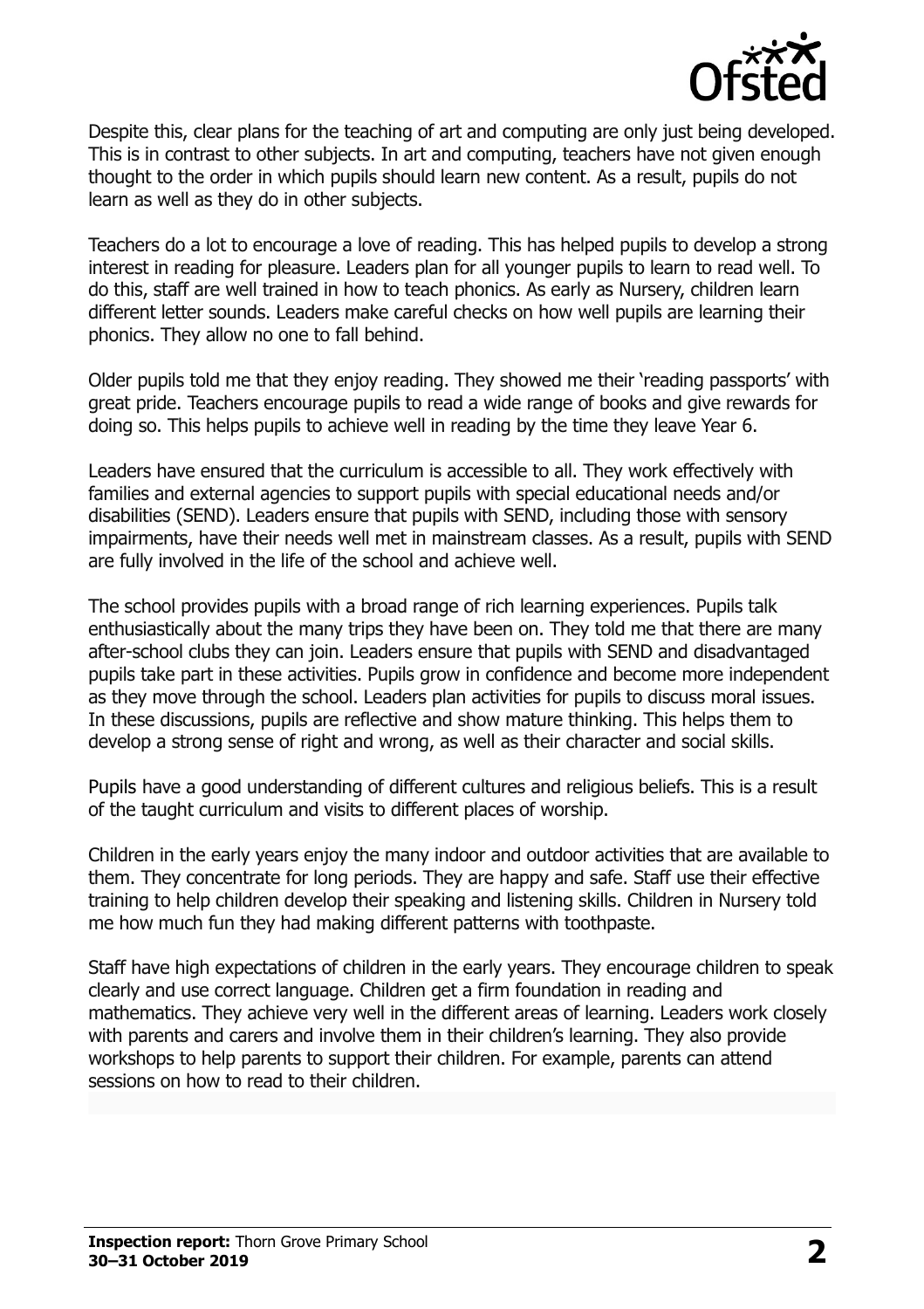

# **Safeguarding**

The arrangements for safeguarding are effective.

Leaders have ensured that there is a strong safeguarding culture at the school. Staff receive effective training on different matters relating to safeguarding. They know the school's safeguarding procedures well. They raise concerns about pupils' safety and well-being, should they need to. Leaders work effectively with external agencies, such as children's social care. This ensures that pupils who need support receive it in a timely manner.

Records relating to the safeguarding of pupils are up to date and fit for purpose. Governors work with school leaders to ensure that safeguarding procedures are effective. Pupils know how to keep themselves safe at home, at school and when online.

# **What does the school need to do to improve?**

#### **(Information for the school and appropriate authority)**

■ The curriculum is planned well and delivered effectively. This is particularly the case where teachers receive clear guidance on what they should teach and the order in which they should teach it. Despite these strengths, leaders are only just beginning to develop their plans for the teaching of art and computing. As a result, pupils do not learn as well in these subjects as they do in others. Leaders should therefore ensure that pupils benefit from a carefully planned and well-taught curriculum in all subjects.

# **Background**

When we have judged a school to be good, we will then normally go into the school about once every four years to confirm that the school remains good. This is called a section 8 inspection of a good school or non-exempt outstanding school. We do not give graded judgements on a section 8 inspection. However, if we find some evidence that the school could now be better than good or that standards may be declining, then the next inspection will be a section 5 inspection. Usually this is within one to two years of the date of the section 8 inspection. If we have serious concerns about safeguarding, behaviour or the quality of education, we will convert the section 8 inspection to a section 5 inspection immediately.

This is the first section 8 inspection since we judged the school to be good in May 2015.

#### **How can I feed back my views?**

You can use [Ofsted Parent View](https://parentview.ofsted.gov.uk/) to give Ofsted your opinion on your child's school, or to find out what other parents and carers think. We use Ofsted Parent View information when deciding which schools to inspect, when to inspect them and as part of their inspection.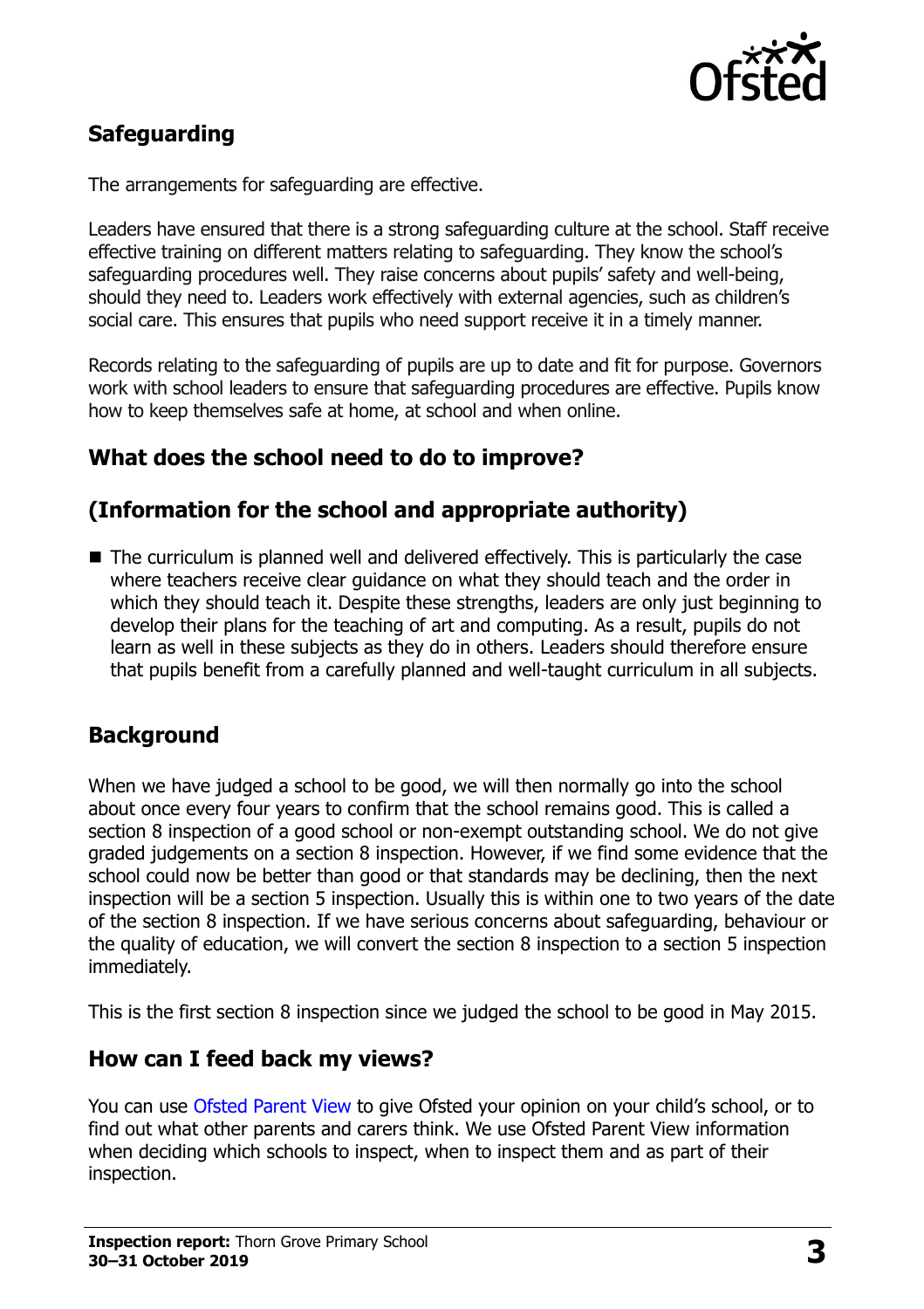

The Department for Education has further quidance on how to complain about a school.

If you are not happy with the inspection or the report, you can [complain to Ofsted.](https://www.gov.uk/complain-ofsted-report)

#### **Further information**

You can search for [published performance information](http://www.compare-school-performance.service.gov.uk/) about the school.

In the report, '[disadvantaged pupils](http://www.gov.uk/guidance/pupil-premium-information-for-schools-and-alternative-provision-settings)' refers to those pupils who attract government pupil premium funding: pupils claiming free school meals at any point in the last six years and pupils in care or who left care through adoption or another formal route.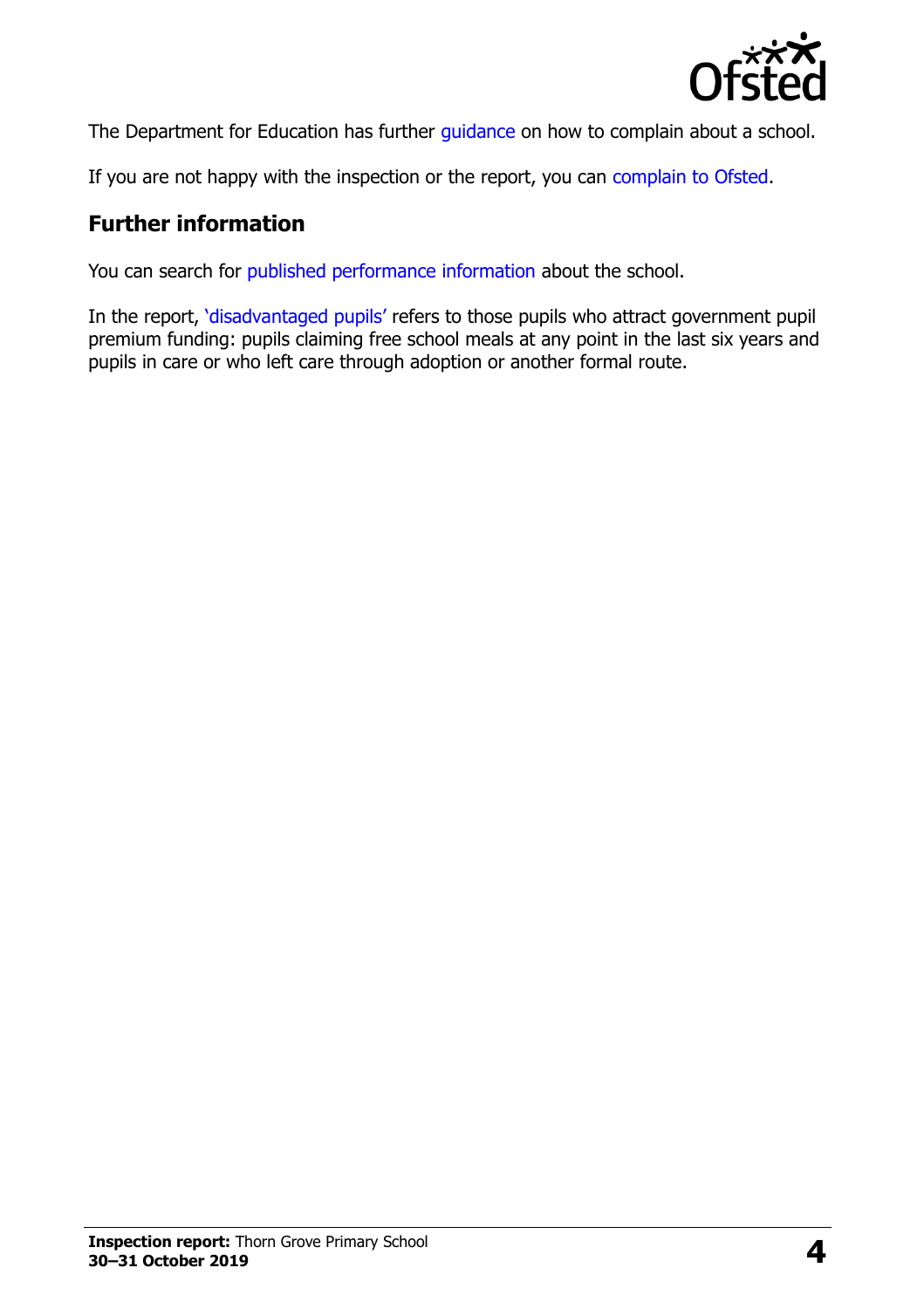

#### **School details**

| Unique reference number             | 106079                                  |
|-------------------------------------|-----------------------------------------|
| <b>Local authority</b>              | Stockport                               |
| <b>Inspection number</b>            | 10087699                                |
| <b>Type of school</b>               | Primary                                 |
| <b>School category</b>              | Community                               |
| Age range of pupils                 | 3 to 11                                 |
| <b>Gender of pupils</b>             | Mixed                                   |
| Number of pupils on the school roll | 239                                     |
| <b>Appropriate authority</b>        | The governing body                      |
| <b>Chair of governing body</b>      | Clair Alcock and Yousef Dar (co-chairs) |
| <b>Headteacher</b>                  | Susan Denford                           |
| Website                             | www.thorngroveprimary.co.uk             |
| Date of previous inspection         | 13 May 2015                             |

# **Information about this school**

■ The Sensory Support Service has a base in the school from which it supports pupils who are deaf or who have a hearing impairment. This is not a specially resourced provision but the pupils who attend are on the school's roll. Pupils are placed in the school by the local authority and neighbouring local authorities. Some of the pupils have additional, and often complex, learning needs.

# **Information about this inspection**

- During this inspection, I met with the headteacher and senior leaders.
- $\blacksquare$  I held meetings with teachers, support staff and subject leaders. I met with two members of the governing body and held a meeting with a representative of the local authority.
- I visited lessons in each key stage. I spoke to pupils from each key stage and viewed examples of their work. I spoke to pupils about behaviour and expectations in the school, and observed behaviour around the school and in lessons.
- I heard pupils from Year 2 read.
- I considered 65 responses to Parent View, Ofsted's online questionnaire, and read 64 free-text comments sent by parents. I considered the 23 responses to the pupil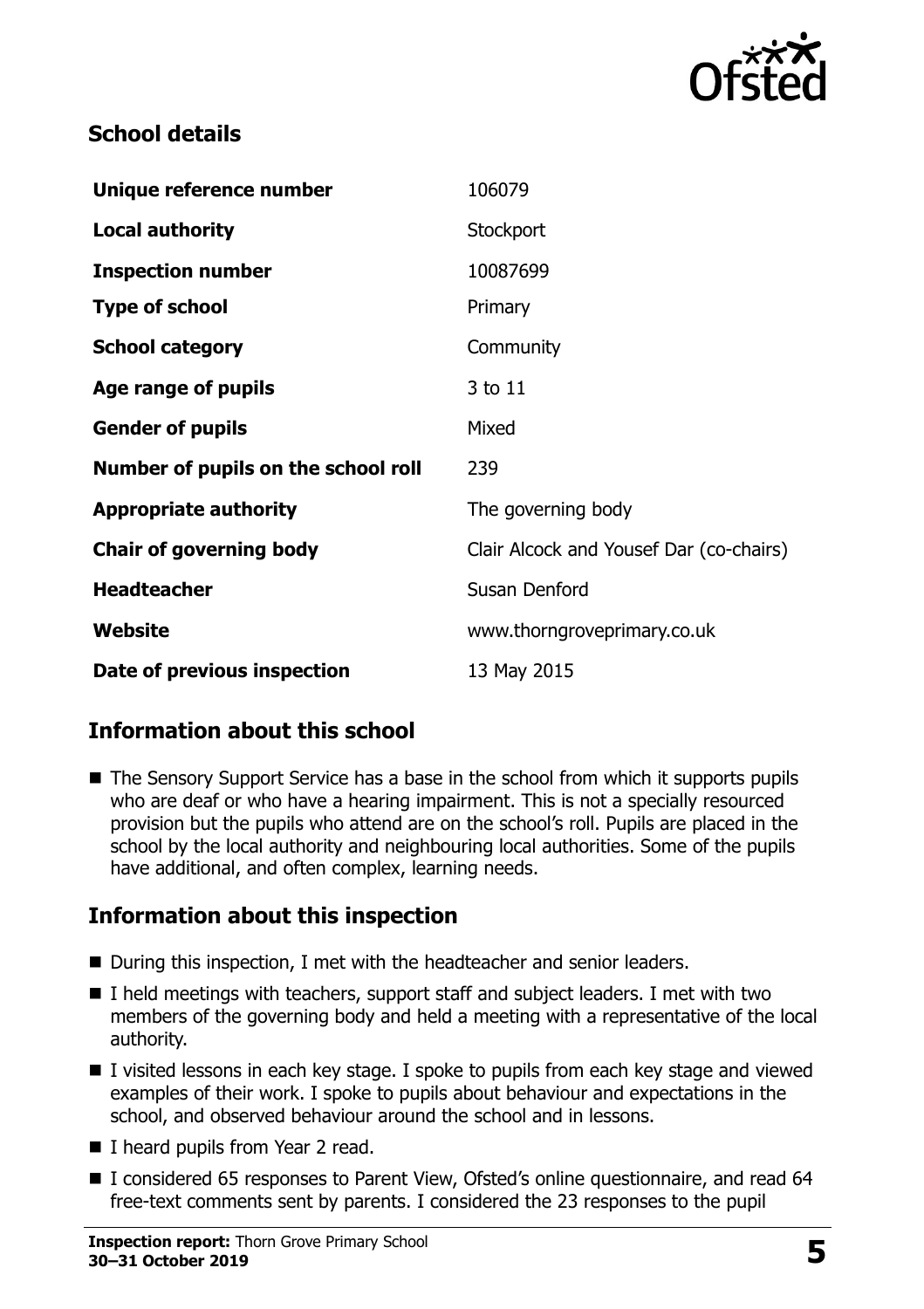

questionnaire and the 19 responses to the staff questionnaire. I examined records relating to safeguarding.

As part of this inspection, I looked carefully at phonics and reading in all classes. I also focused on writing and history. During my focus on these subjects, I met with subject leaders and visited lessons. I also spoke with teachers and pupils and viewed examples of pupils' work.

#### **Inspection team**

Andrew Morley, lead inspector **Ofsted Inspector**